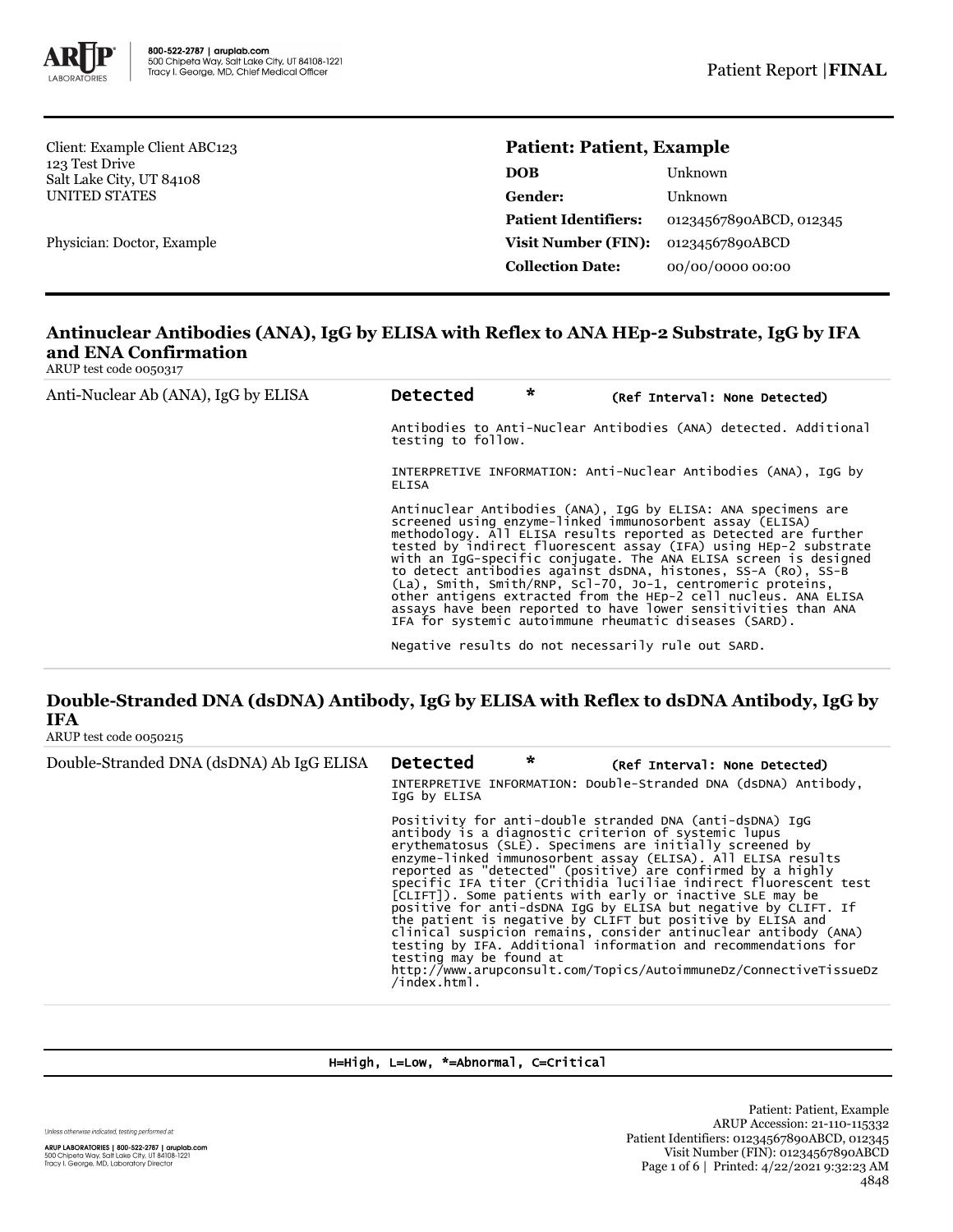# **Double-Stranded DNA (dsDNA) Antibody, IgG by IFA (using Crithidia luciliae)**

ARUP test code 2002693

| Double-Stranded DNA (dsDNA) Ab IgG IFA | 1:320                                   | $\star$<br>(Ref Interval: <1:10)<br>INTERPRETIVE INFORMATION: Double-Stranded DNA (dsDNA) Antibody,<br>IgG by IFA (using Crithidia luciliae) |                                                                                                                                                                                                                                                                                                                                                                                                      |  |  |  |
|----------------------------------------|-----------------------------------------|----------------------------------------------------------------------------------------------------------------------------------------------|------------------------------------------------------------------------------------------------------------------------------------------------------------------------------------------------------------------------------------------------------------------------------------------------------------------------------------------------------------------------------------------------------|--|--|--|
|                                        |                                         | a sensitivity of 50-60 percent.                                                                                                              | Positivity for anti-double stranded DNA (anti-dsDNA) IqG<br>antibody is a diagnostic criterion of systemic lupus<br>erythematosus (SLE). The presence of the anti-dsDNA IgG antibody<br>is identified by IFA titer (Crithidia luciliae indirect<br>fluorescent test [CLIFT]). CLIFT is highly specific for SLE with                                                                                  |  |  |  |
|                                        | testing may be found at<br>/index.html. |                                                                                                                                              | Some patients with early or inactive SLE may be positive for<br>anti-dsDNA IgG by ELISA but negative by CLIFT. If the CLIFT<br>result is negative but the patient has a positive ELISA and<br>clinical suspicion remains, consider antinuclear antibody (ANA)<br>testing by IFA. Additional information and recommendations for<br>http://www.arupconsult.com/Topics/AutoimmuneDz/ConnectiveTissueDz |  |  |  |

# **Smith (ENA) Antibody, IgG**

ARUP test code 0050085

| Smith (ENA) Antibody, IgG | 65 AU/mL H | (Ref Interval: 0-40)<br>INTERPRETIVE INFORMATION: Smith (ENA) Antibody, IqG                                                                                                                                                                                |
|---------------------------|------------|------------------------------------------------------------------------------------------------------------------------------------------------------------------------------------------------------------------------------------------------------------|
|                           |            | 29 AU/mL or Less  Negative<br>30 - 40 AU/mL  Equivocal<br>41 AU/mL or Greater  Positive                                                                                                                                                                    |
|                           |            | Smith antibody is highly specific (greater than 90 percent) for<br>systemic lupus erythematosus (SLE) but only occurs in 30-35<br>percent of SLE cases. The presence of antibodies to Smith has<br>variable associations with SLE clinical manifestations. |

#### **SSA 52 and 60 (Ro) (ENA) Antibodies, IgG** ARUP test code 2012074

| $1.11821$ $1.0010$ $1.0110$       |                                                                                                                                                                                                                                                                                                                                                                                                       |
|-----------------------------------|-------------------------------------------------------------------------------------------------------------------------------------------------------------------------------------------------------------------------------------------------------------------------------------------------------------------------------------------------------------------------------------------------------|
| SSA-52 (Ro52) (ENA) Antibody, IgG | 65 AU/mL H<br>$(Ref Interval: 0-40)$<br>INTERPRETIVE INFORMATION: SSA-52 (Ro52) (ENA) Antibody, IqG                                                                                                                                                                                                                                                                                                   |
|                                   | 29 AU/mL or Less  Negative<br>30 - 40 AU/mL  Equivocal<br>41 AU/mL or Greater  Positive                                                                                                                                                                                                                                                                                                               |
|                                   | SSA-52 (Ro52) and/or SSA-60 (Ro60) antibodies are associated<br>with a diagnosis of Sjogren syndrome, systemic lupus<br>erythematosus (SLE), and systemic sclerosis. SSA-52 antibody<br>overlaps significantly with the major SSc-related antibodies.<br>SSA-52 (Ro52) antibody occurs frequently in patients with<br>inflammatory myopathies, often in the presence of interstitial<br>lung disease. |
| SSA-60 (Ro60) (ENA) Antibody, IgG | $65$ AU/mL<br>H<br>(Ref Interval: 0-40)                                                                                                                                                                                                                                                                                                                                                               |

### H=High, L=Low, \*=Abnormal, C=Critical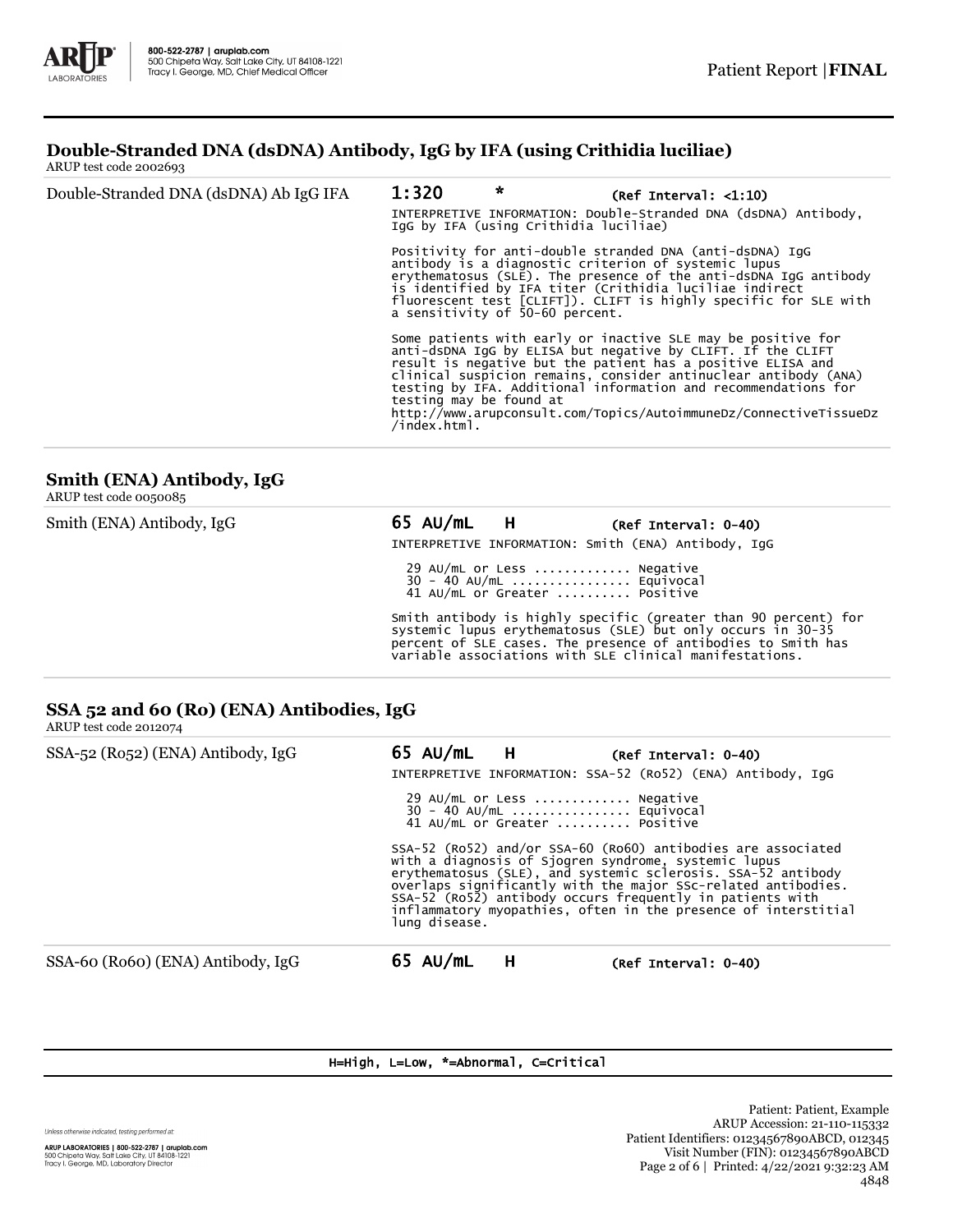REFERENCE INTERVAL: SSA-60 (Ro60) (ENA) Antibody, IgG 29 AU/mL or Less ............. Negative 30 - 40 AU/mL ................ Equivocal 41 AU/mL or Greater .......... Positive

| Smith/RNP (ENA) Antibody, IgG<br>ARUP test code 0050470 |                                                                                                                                                                                                                                                                                                                                                                 |
|---------------------------------------------------------|-----------------------------------------------------------------------------------------------------------------------------------------------------------------------------------------------------------------------------------------------------------------------------------------------------------------------------------------------------------------|
| Smith/RNP (ENA) Ab, IgG                                 | $\Omega$                                                                                                                                                                                                                                                                                                                                                        |
| Jo-1 Antibody, IgG<br>ARUP test code 0099592            |                                                                                                                                                                                                                                                                                                                                                                 |
| Jo-1 (Histidyl-tRNA Synthetase) Ab, IgG                 | $65$ AU/mL<br><b>H</b><br>(Ref Interval: 0-40)<br>INTERPRETIVE INFORMATION: Jo-1 Antibody, IqG                                                                                                                                                                                                                                                                  |
|                                                         | 29 AU/mL or lessNegative<br>$30-40$ AU/mLEquivocal<br>41 AU/mL or greaterPositive                                                                                                                                                                                                                                                                               |
|                                                         | Presence of Jo-1 (antihistidyl transfer RNA [t-RNA] synthetase)<br>antibody is associated with polymyositis and may also be seen in<br>patients with dermatomyositis. Jo-1 antibody is associated with<br>pulmonary involvement (interstitial lung disease), Raynaud<br>phenomenon, arthritis, and mechanic's hands (implicated in<br>antisynthetase syndrome). |

#### **SSB (La) (ENA) Antibody, IgG** ARUP test code 0050692

| SSB (La) (ENA) Antibody, IgG | 65 AU/mL H     |                                                                                         | (Ref Interval: 0-40)<br>INTERPRETIVE INFORMATION: SSB (La) (ENA) Ab, IGG                                                                                                                                                                                            |  |
|------------------------------|----------------|-----------------------------------------------------------------------------------------|---------------------------------------------------------------------------------------------------------------------------------------------------------------------------------------------------------------------------------------------------------------------|--|
|                              |                | 29 AU/mL or Less  Negative<br>30 - 40 AU/mL  Equivocal<br>41 AU/mL or Greater  Positive |                                                                                                                                                                                                                                                                     |  |
|                              | this antibody. |                                                                                         | SSB (La) antibody is seen in 50-60% of Sjogren syndrome cases<br>and is specific if it is the only ENA antibody present. 15-25%<br>of patients with systemic lupus erythematosus (SLE) and 5-10% of<br>patients with progressive systemic sclerosis (PSS) also have |  |

# **Scleroderma (Scl-70) (ENA) Antibody, IgG**

ARUP test code 0050599

| 56 AU/mL<br>Scleroderma (Scl-70) (ENA) Antibody, IgG<br>(Ref Interval: 0-40) |  |
|------------------------------------------------------------------------------|--|
|------------------------------------------------------------------------------|--|

#### H=High, L=Low, \*=Abnormal, C=Critical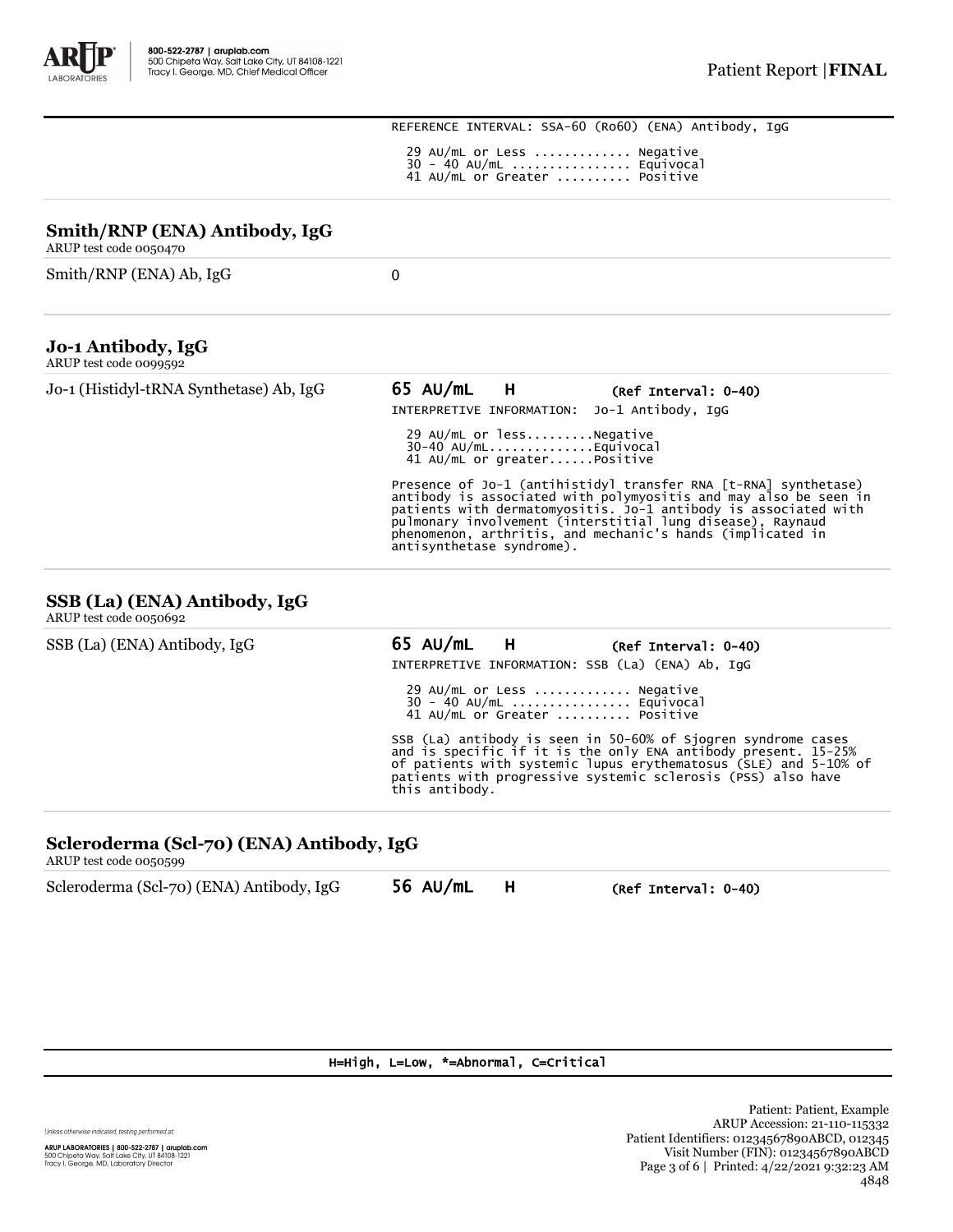

INTERPRETIVE INFORMATION: Scleroderma (Scl-70) (ENA) Ab, IgG

 29 AU/mL or Less ............. Negative 30 - 40 AU/mL ................ Equivocal 41 AU/mL or Greater .......... Positive

The presence of Scl-70 antibodies (also referred to as<br>topoisomerase I, topo-I or ATA) is considered diagnostic for<br>systemic sclerosis (SSC). Scl-70 antibodies alone are detected<br>in about 20 percent of SSc patients and are

Negative results do not necessarily rule out the presence of SSc. If clinical suspicion remains, consider further testing for centromere, RNA polymerase III and U3-RNP, PM/Scl, or Th/To antibodies.

## **Antinuclear Antibody (ANA) with HEp-2 Substrate, IgG by IFA**

ARUP test code 3000082

| Antinuclear Antibody (ANA), HEp-2, IgG | <b>Detected</b>                                                                                                                                                                                                                                                                                                                                                                                                                                                                                                                                                                                    | $\star$ | $(Ref Interval: 1:80)$ |  |
|----------------------------------------|----------------------------------------------------------------------------------------------------------------------------------------------------------------------------------------------------------------------------------------------------------------------------------------------------------------------------------------------------------------------------------------------------------------------------------------------------------------------------------------------------------------------------------------------------------------------------------------------------|---------|------------------------|--|
| ANA Interpretive Comment               | See Note                                                                                                                                                                                                                                                                                                                                                                                                                                                                                                                                                                                           |         |                        |  |
|                                        | Homogeneous Pattern<br>Clinical associations: SLE, drug-induced SLE or JIA.<br>Main autoantibodies: Anti-dsDNA, anti-histones or anti-chromatin<br>(anti-nucleosome)                                                                                                                                                                                                                                                                                                                                                                                                                               |         |                        |  |
|                                        | List of Abbreviations<br>Antisynthetase syndrome (ARS), chronic active hepatitis (CAH),<br>inflammatory myopathies (IM) [dermatomyositis (DM),<br>polymyositis (PM), necrotizing autoimmune myopathy (NAM)],<br>interstitial lung disease (ILD), juvenile idiopathic arthritis<br>(JIA), mixed connective tissue disease (MCTD), primary biliary<br>cholangitis (PBC), rheumatoid arthritis (RA), systemic<br>autoimmune rheumatic diseases (SARD), Sjogren syndrome (SjS),<br>systemic lupus erythematosus (SLE), systemic sclerosis (SSC),<br>undifferentiated connective tissue disease (UCTD). |         |                        |  |

H=High, L=Low, \*=Abnormal, C=Critical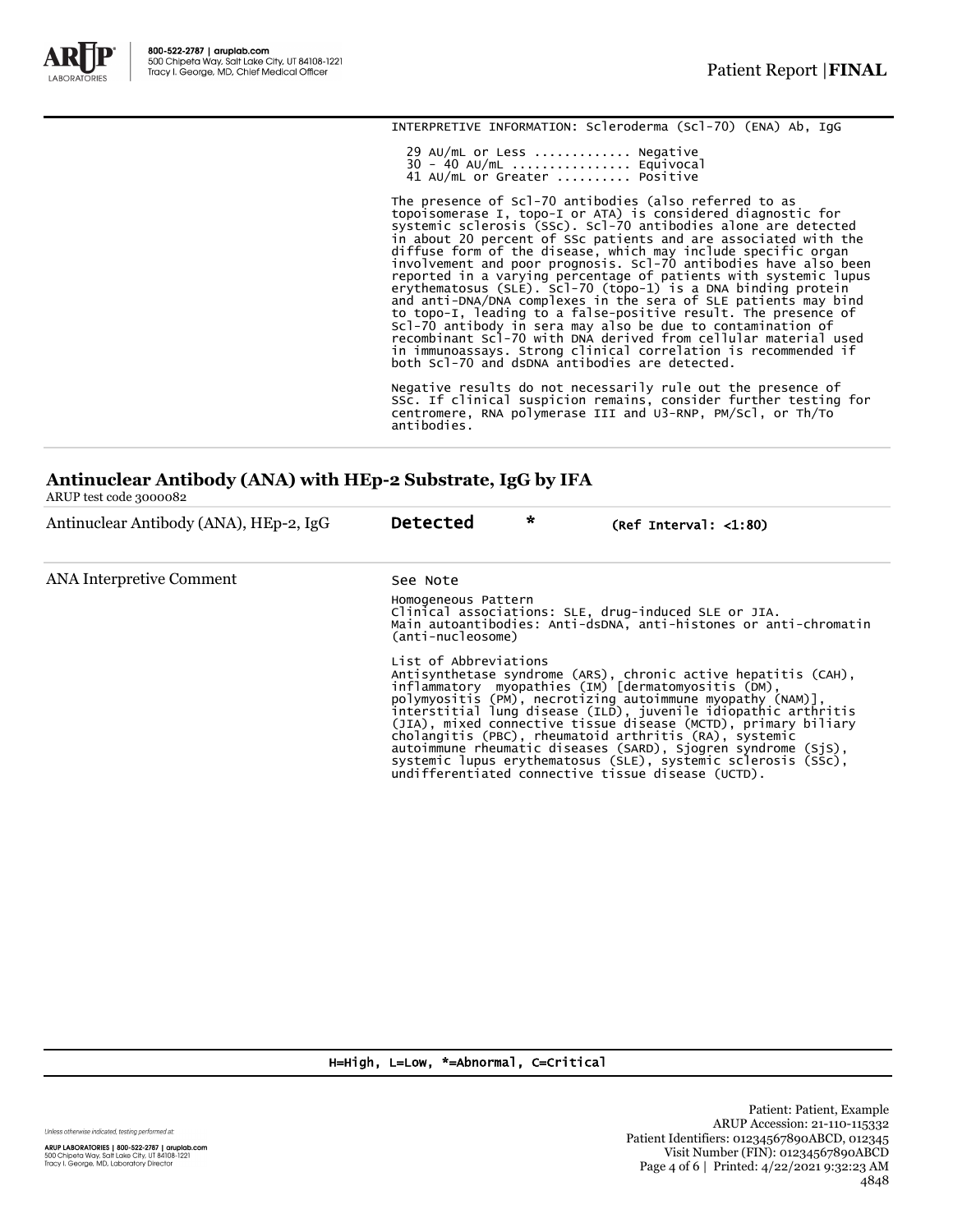

INTERPRETIVE INFORMATION: ANA Interpretive Comment

Presence of antinuclear antibodies (ANA) is a hallmark feature of systemic autoimmune rheumatic diseases (SARD). However, ANA lacks diagnostic specificity and is associated with a variety of<br>diseases (cancers, autoimmune, infectious, and inflammatory<br>conditions) and may also occur in healthy individuals in<br>varying prevalence. The lack of diagnost patterns not reported. Negative results do not necessarily rule out SARD.

# **Antinuclear Antibody (ANA) with HEp-2 Substrate, IgG by IFA, Single Pattern (Reflex for 3000082 ANA IFA AB Only Not Orderable by Clients)**

ARUP test code 3000083

| ANA Pattern      | $\star$<br>Homogeneous                                                                                                                                      |
|------------------|-------------------------------------------------------------------------------------------------------------------------------------------------------------|
| <b>ANA Titer</b> | 1:1280<br>$\star$                                                                                                                                           |
|                  | Extractable Nuclear Antigen Antibodies (RNP, Smith, SSA 52, SSA 60, Scleroderma, Jo-1, and SSB), and Double Stranded DNA (dsDNA)<br>Antibody IqG to follow. |

H=High, L=Low, \*=Abnormal, C=Critical

Unless otherwise indicated, testing performed at:

**ARUP LABORATORIES | 800-522-2787 | aruplab.com**<br>500 Chipeta Way, Salt Lake City, UT 84108-1221<br>Tracy I. George, MD, Laboratory Director

Patient: Patient, Example ARUP Accession: 21-110-115332 Patient Identifiers: 01234567890ABCD, 012345 Visit Number (FIN): 01234567890ABCD Page 5 of 6 | Printed: 4/22/2021 9:32:23 AM 4848